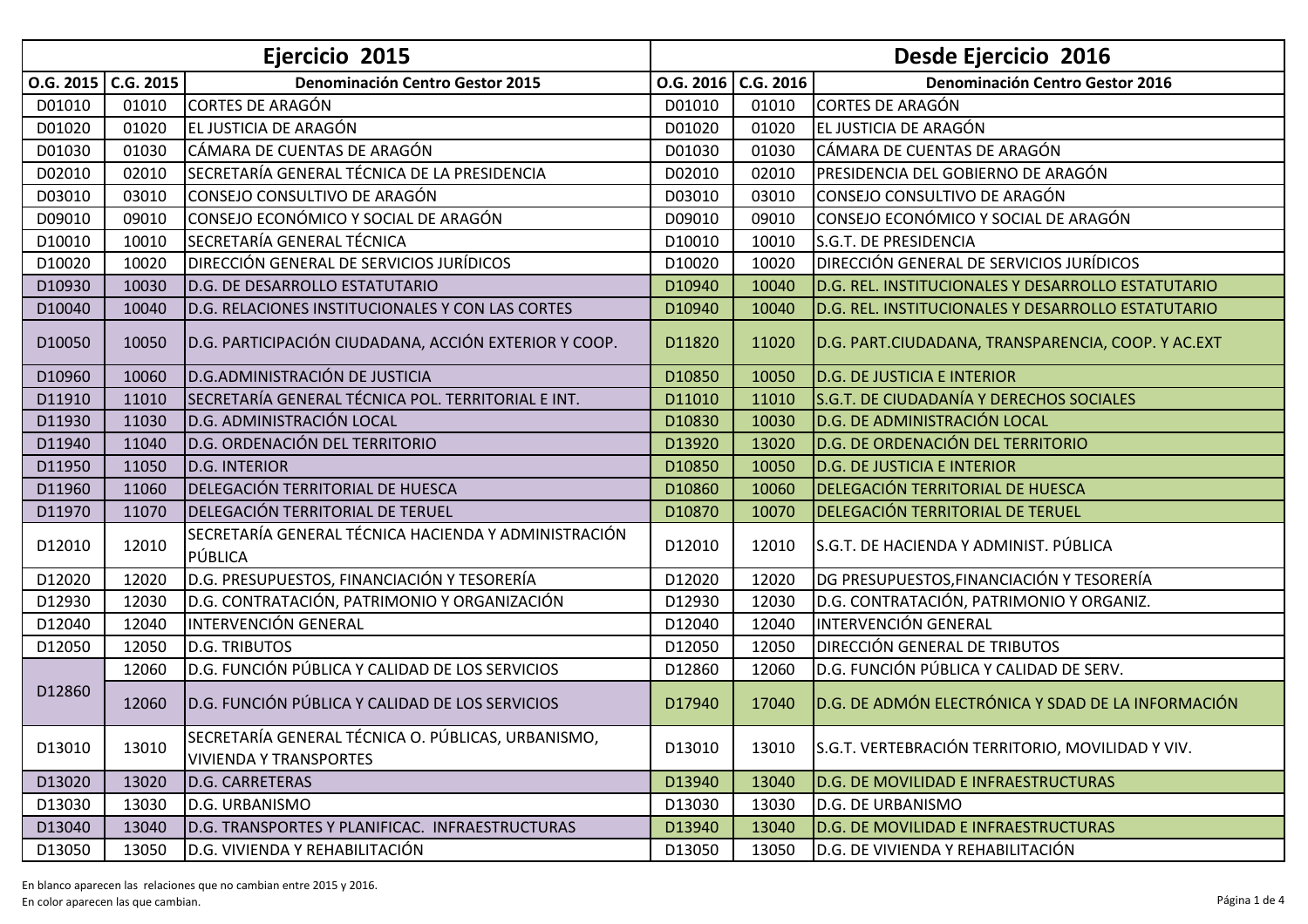| Ejercicio 2015        |       |                                                        | Desde Ejercicio 2016 |       |                                                    |
|-----------------------|-------|--------------------------------------------------------|----------------------|-------|----------------------------------------------------|
| $0.6.2015$ $C.G.2015$ |       | <b>Denominación Centro Gestor 2015</b>                 | $0.6.2016$ C.G. 2016 |       | <b>Denominación Centro Gestor 2016</b>             |
| D14010                | 14010 | SECRETARÍA GENERAL TÉCNICA AGRICULTURA, GANADERÍA Y    | D14010               | 14010 | S.G.T. DE DESARROLLO RURAL Y SOSTENIBILIDAD        |
|                       |       | <b>MEDIO AMBIENTE</b>                                  |                      |       |                                                    |
| D14020                | 14020 | D.G. PRODUCCIÓN AGRARIA                                | D14020               | 14020 | DIRECCIÓN GENERAL DE PRODUCCIÓN AGRARIA            |
| D14030                | 14030 | D.G. ALIMENTACIÓN Y FOMENTO AGROALIMENTARIO            | D14030               | 14030 | D.G. DE ALIMENTAC. Y FTO AGROALIMENTARIO           |
| D14940                | 14040 | D.G. CONSERVACIÓN DEL MEDIO NATURAL                    | D14840               | 14040 | <b>D.G. DE SOSTENIBILIDAD</b>                      |
| D14050                | 14050 | D.G. DESARROLLO RURAL                                  | D14050               | 14050 | DIRECCIÓN GENERAL DE DESARROLLO RURAL              |
| D14060                | 14060 | D.G. GESTIÓN FORESTAL                                  | D14060               | 14060 | D.G. DE GESTIÓN FORESTAL                           |
| D14070                | 14070 | D.G. CALIDAD AMBIENTAL                                 | D14840               | 14040 | <b>D.G. DE SOSTENIBILIDAD</b>                      |
| D15910                | 15010 | SECRETARÍA GENERAL TÉCNICA ECONOMÍA Y EMPLEO           | D15010               | 15010 | S.G.T. DE ECONOMÍA, INDUSTRIA Y EMPLEO             |
| D15050                | 15050 | D.G. TURISMO                                           | D13060               | 13060 | D.G. DE TURISMO                                    |
| D15060                | 15060 | <b>D.G. ECONOMIA</b>                                   | D15920               | 15020 | D.G. DE ECONOMÍA                                   |
| D15070                | 15070 | D.G. TRABAJO                                           | D15930               | 15030 | D.G. DE TRABAJO                                    |
|                       | 16010 | SECRETARÍA GENERAL TÉCNICA SANIDAD, BIENESTAR SOCIAL Y | D11010               | 11010 | S.G.T. DE CIUDADANÍA Y DERECHOS SOCIALES           |
| D16010                |       | <b>FAMILIA</b>                                         |                      |       |                                                    |
|                       | 16010 | SECRETARÍA GENERAL TÉCNICA SANIDAD, BIENESTAR SOCIAL Y | D16010               | 16010 | S.G.T. DE SANIDAD                                  |
|                       |       | <b>FAMILIA</b>                                         |                      |       |                                                    |
| D16020                | 16020 | D.G. PLANIFICACIÓN Y ASEGURAMIENTO                     | D16920               | 16020 | <b>D.G. DE ASISTENCIA SANITARIA</b>                |
| D16030                | 16030 | D.G. CONSUMO                                           | D11830               | 11030 | D.G. DE PROTECCIÓN DE CONSUMIDORES Y USUARIOS      |
| D16040                | 16040 | D.G. SALUD PÚBLICA                                     | D16040               | 16040 | D.G. DE SALUD PÚBLICA                              |
| D16050                | 16050 | D.G. CALIDAD Y ATENCIÓN AL USUARIO                     | D16930               | 16030 | D.G. DE DERECHOS Y GARANTÍAS DE LOS USUARIOS       |
| D16060                | 16060 | D.G. FAMILIA                                           | D11840               | 11040 | <b>D.G. DE IGUALDAD Y FAMILIAS</b>                 |
| D17010                | 17010 | SECRETARÍA GENERAL TÉCNICA INDUSTRIA E INNOVACIÓN      | D15010               | 15010 | S.G.T. DE ECONOMÍA, INDUSTRIA Y EMPLEO             |
|                       | 17010 | SECRETARÍA GENERAL TÉCNICA INDUSTRIA E INNOVACIÓN      | D17010               | 17010 | SGT DE INNOVACIÓN, INVESTIGACIÓN Y UNIVERSIDAD     |
| D17920                | 17020 | D.G. INDUSTRIA Y DE LA PEQUEÑA Y MEDIANA EMPRESA       | D15940               | 15040 | D.G. DE INDUSTRIA, PYMES, COMERCIO Y ARTESANÍA     |
| D17030                | 17030 | D.G.INVESTIGACIÓN E INNOVACIÓN                         | D17030               | 17030 | D.G. INVESTIGACIÓN E INNOVACIÓN                    |
| D17040                | 17040 | D.G. NUEVAS TECNOLOGÍAS                                | D17940               | 17040 | D.G. DE ADMÓN ELECTRÓNICA Y SDAD DE LA INFORMACIÓN |
| D17050                |       | 17050 D.G. ENERGÍA Y MINAS                             | D15950               |       | 15050 D.G. DE ENERGÍA Y MINAS                      |
| D17060                | 17060 | D.G. COMERCIO Y ARTESANÍA                              | D15940               | 15040 | D.G. DE INDUSTRIA, PYMES, COMERCIO Y ARTESANÍA     |
| D18010                | 18010 | SECRETARÍA GENERAL TÉCNICA                             | D17010               | 17010 | SGT DE INNOVACIÓN, INVESTIGACIÓN Y UNIVERSIDAD     |
|                       | 18010 | SECRETARÍA GENERAL TÉCNICA                             | D18010               | 18010 | S.G.T. DE EDUCACIÓN, CULTURA Y DEPORTE             |
| D18920                | 18020 | <b>D.G. UNIVERSIDADES</b>                              | D17820               | 17020 | <b>D.G. DE UNIVERSIDADES</b>                       |
|                       |       |                                                        | D18820               | 18020 | <b>D.G. DE POLÍTICA LINGÜÍSTICA</b>                |

En blanco aparecen las relaciones que no cambian entre 2015 y 2016.Página 2 de 4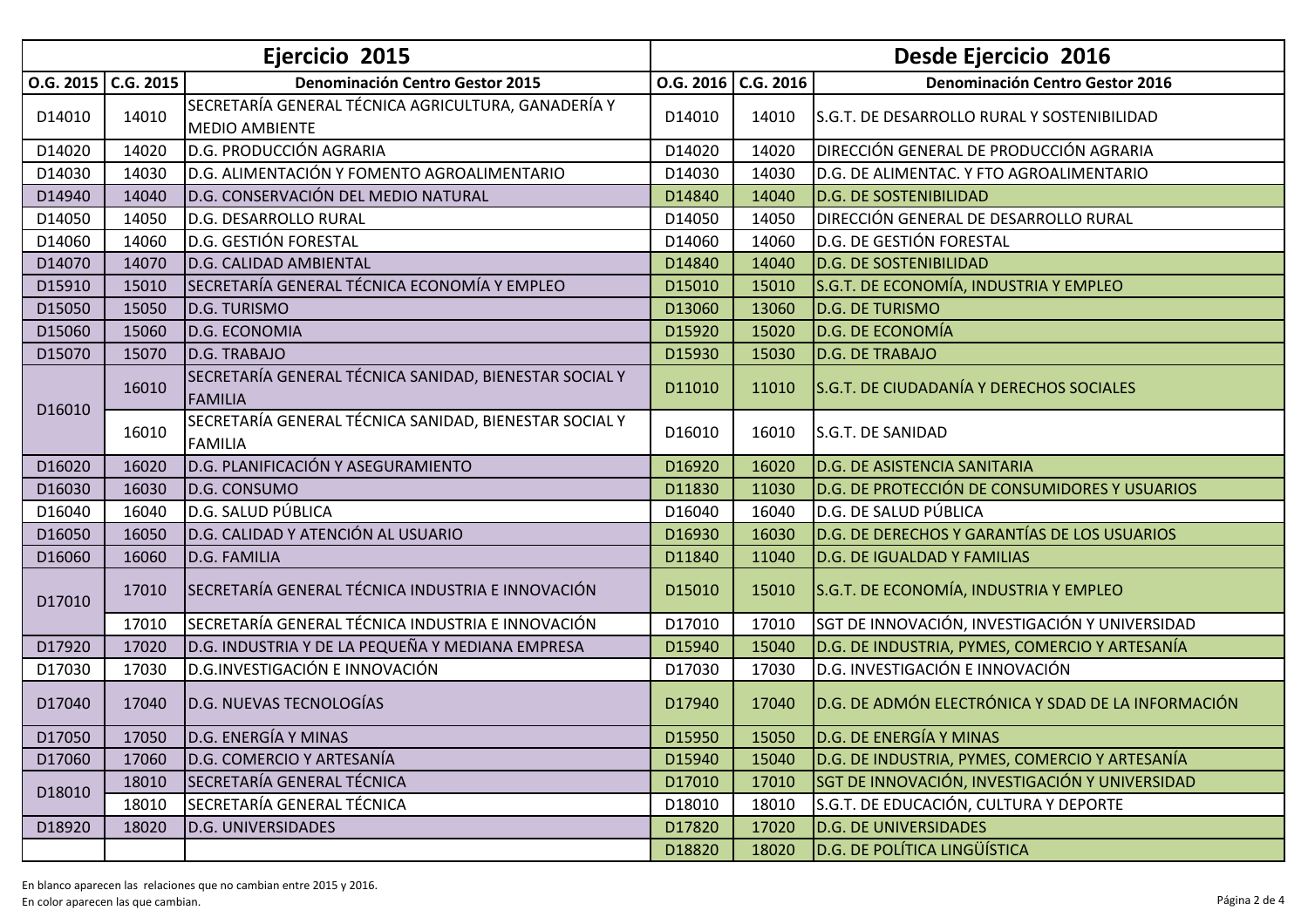| Ejercicio 2015        |       |                                                | <b>Desde Ejercicio 2016</b> |       |                                               |
|-----------------------|-------|------------------------------------------------|-----------------------------|-------|-----------------------------------------------|
| $0.6.2015$ $C.G.2015$ |       | <b>Denominación Centro Gestor 2015</b>         | O.G. 2016   C.G. 2016       |       | <b>Denominación Centro Gestor 2016</b>        |
| D18030                | 18030 | D.G. ORDENACIÓN ACADÉMICA                      | D18930                      | 18030 | D.G. DE PLANIFICACIÓN Y FORMACIÓN PROFESIONAL |
| D18040                | 18040 | D.G. GESTIÓN DE PERSONAL                       | D18940                      | 18040 | D.G. DE PERSONAL Y FORMACIÓN DEL PROFESORADO  |
| D18050                | 18050 | D.G. POLÍTICA EDUCATIVA Y EDUCACIÓN PERMANENTE | D18940                      | 18040 | D.G. DE PERSONAL Y FORMACIÓN DEL PROFESORADO  |
|                       | 18050 | D.G. POLÍTICA EDUCATIVA Y EDUCACIÓN PERMANENTE | D18950                      | 18050 | D.G. DE INNOVACIÓN, EQUIDAD Y PARTICIPACIÓN   |
| D18060                | 18060 | D. G. CULTURA                                  | D18960                      | 18060 | <b>D.G. DE CULTURA Y PATRIMONIO</b>           |
| D18070                | 18070 | D.G. PATRIMONIO CULTURAL                       | D18960                      | 18060 | <b>D.G. DE CULTURA Y PATRIMONIO</b>           |
| D18080                | 18080 | D.G. DEPORTE                                   | D18970                      | 18070 | <b>D.G. DE DEPORTE</b>                        |
| D26010                | 26010 | LA JACETANIA                                   | D26010                      | 26010 | <b>COMARCA DE LA JACETANIA</b>                |
| D26020                | 26020 | ALTO GÁLLEGO                                   | D26020                      | 26020 | <b>COMARCA DEL ALTO GÁLLEGO</b>               |
| D26030                | 26030 | <b>SOBRARBE</b>                                | D26030                      | 26030 | <b>COMARCA DE SOBRARBE</b>                    |
| D26040                | 26040 | <b>LA RIBAGORZA</b>                            | D26040                      | 26040 | <b>COMARCA DE LA RIBAGORZA</b>                |
| D26050                | 26050 | <b>CINCO VILLAS</b>                            | D26050                      | 26050 | COMARCA DE CINCO VILLAS                       |
| D26060                | 26060 | HOYA DE HUESCA/PLANA DE UESCA                  | D26060                      | 26060 | COMARCA HOYA DE HUESCA/ PLANA DE UESCA        |
| D26070                | 26070 | SOMONTANO DE BARBASTRO                         | D26070                      | 26070 | COMARCA DE SOMONTANO DE BARBASTRO             |
| D26080                | 26080 | <b>CINCA MEDIO</b>                             | D26080                      | 26080 | <b>COMARCA DE CINCA MEDIO</b>                 |
| D26090                | 26090 | LA LITERA/LA LLITERA                           | D26090                      | 26090 | COMARCA DE LA LITERA/ LA LLITERA              |
| D26100                | 26100 | <b>LOS MONEGROS</b>                            | D26100                      | 26100 | COMARCA DE LOS MONEGROS                       |
| D26110                | 26110 | <b>BAJO CINCA/BAIX CINCA</b>                   | D26110                      | 26110 | COMARCA DEL BAJO CINCA/ BAIX CINCA            |
| D26120                | 26120 | TARAZONA Y EL MONCAYO                          | D26120                      | 26120 | COMARCA DE TARAZONA Y EL MONCAYO              |
| D26130                | 26130 | <b>CAMPO DE BORJA</b>                          | D26130                      | 26130 | COMARCA DE CAMPO DE BORJA                     |
| D26140                | 26140 | <b>DEL ARANDA</b>                              | D26140                      | 26140 | <b>COMARCA DEL ARANDA</b>                     |
| D26150                | 26150 | RIBERA ALTA DEL EBRO                           | D26150                      | 26150 | COMARCA DE LA RIBERA ALTA DEL EBRO            |
| D26160                | 26160 | VALDEJALÓN                                     | D26160                      | 26160 | COMARCA DE VALDEJALÓN                         |
| D26180                | 26180 | RIBERA BAJA DEL EBRO                           | D26180                      | 26180 | COMARCA DE LA RIBERA BAJA DEL EBRO            |
| D26190                | 26190 | <b>BAJO ARAGÓN-CASPE</b>                       | D26190                      | 26190 | COMARCA BAJO ARAGÓN-CASPE                     |
| D26200                | 26200 | COMUNIDAD DE CALATAYUD                         | D26200                      | 26200 | COMARCA DE LA COMUNIDAD DE CALATAYUD          |
| D26210                | 26210 | <b>CAMPO DE CARIÑENA</b>                       | D26210                      | 26210 | COMARCA DE CAMPO DE CARIÑENA                  |
| D26220                | 26220 | <b>CAMPO DE BELCHITE</b>                       | D26220                      | 26220 | COMARCA DE CAMPO DE BELCHITE                  |
| D26230                | 26230 | <b>BAJO MARTÍN</b>                             | D26230                      | 26230 | COMARCA DEL BAJO MARTÍN                       |
| D26240                | 26240 | <b>CAMPO DE DAROCA</b>                         | D26240                      | 26240 | COMARCA DE CAMPO DE DAROCA                    |
| D26250                | 26250 | <b>JILOCA</b>                                  | D26250                      | 26250 | COMARCA DEL JILOCA                            |
| D26260                | 26260 | <b>CUENCAS MINERAS</b>                         | D26260                      | 26260 | <b>COMARCA DE CUENCAS MINERAS</b>             |
| D26270                | 26270 | ANDORRA-SIERRA DE ARCOS                        | D26270                      | 26270 | COMARCA DE ANDORRA- SIERRA DE ARCOS           |
| D26280                | 26280 | <b>BAJO ARAGÓN</b>                             | D26280                      | 26280 | COMARCA DEL BAJO ARAGÓN                       |